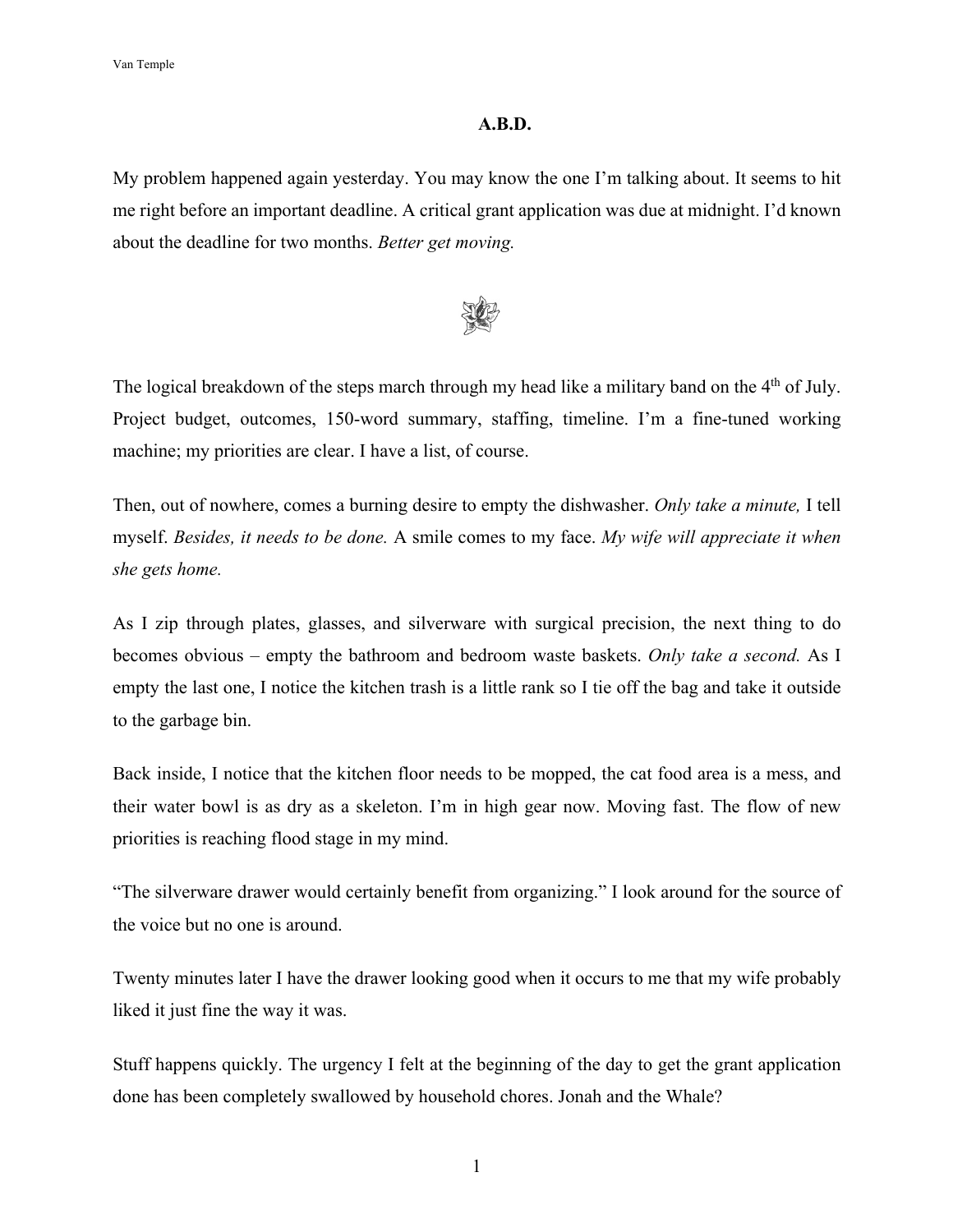"Are you avoiding something?" the voice says.

*You talking to me?* There's no answer.

I vacuum the lamp shades, replace a basement light bulb that burned out six months ago, and clean out the vegetable bin in the fridge. Finally, I step into my home office and glance at the wall clock. *Hot dog! It's only 9:20. Tons of time to finish the grant before midnight.* 

I click on my MacBook Pro for just a peek at my personal email before I get to work on the grant. *Five minutes delay won't matter.*

While the laptop is booting up the voice comes again. "Did you put a rotten apple in the fresh kitchen trash bag?" I turn around but no one's there.

I retrieve the stinky apple and take it outside to the garbage can. *That's better.*

My hands are gooey. I notice three empty BUD LIGHT cans and a KFC box of bones lying in the grass beside the street. *Inconsiderate people!*

As I pick up the litter I notice that the street drain at the corner is clogged with plastic bags, leaves, and a golf club bent in two.

"Better get that cleared out," that other voice again. "It's supposed to rain this afternoon, you know."

Back on the porch I see that the grass needs to be mowed. *I'll make a note of it.*

*I've never played golf, but friends swear by it.* 

"Maybe you should try it," the other voice says.

"Yeah, right," I say out loud. "But not before I finish the grant application!"

My across-the-street neighbor yells, "Who you talking to, Mister Van?"

I wave and step back inside. *Is this manic behavior?*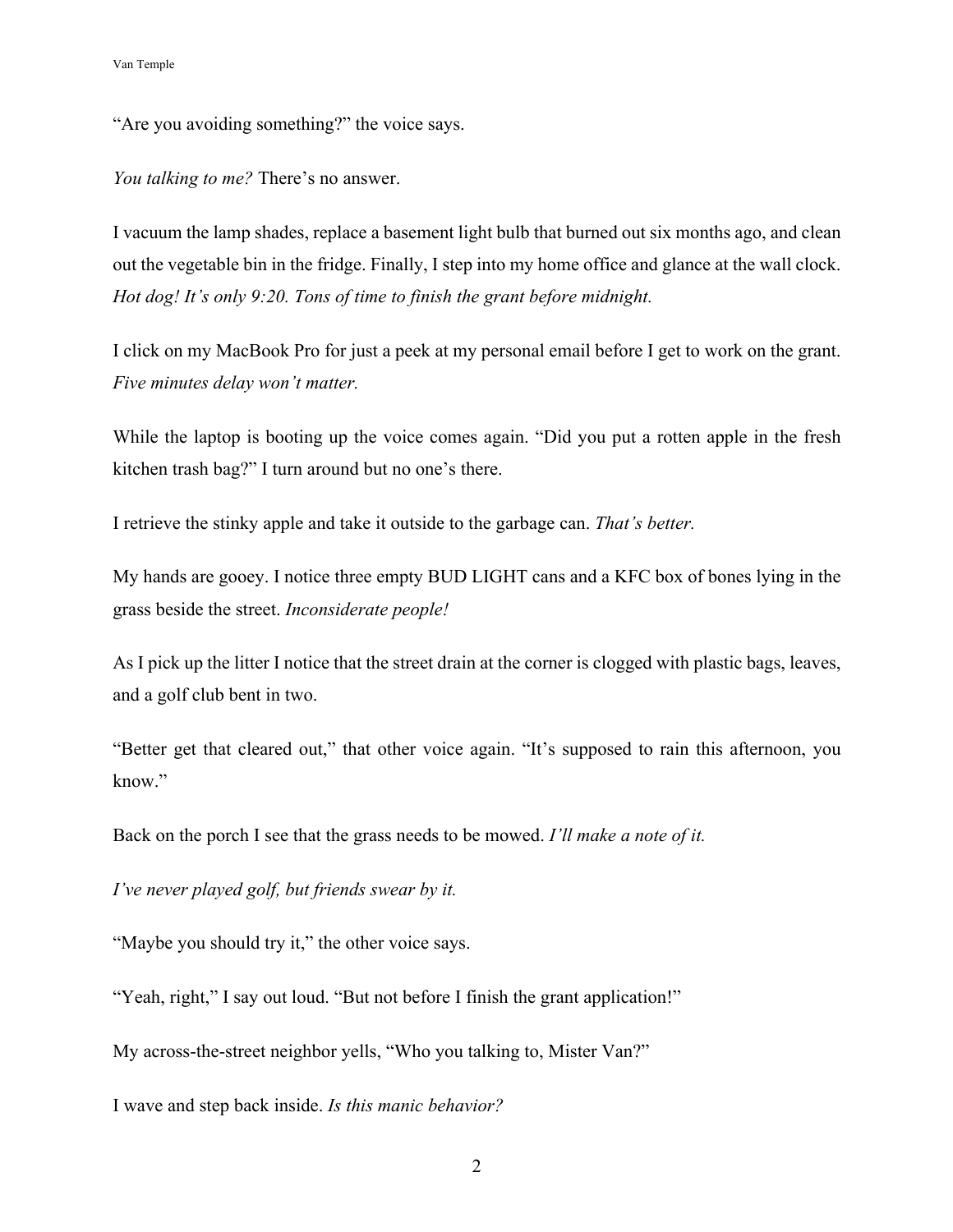"No way, Buddy," the other voice again. "It's a new level of consciousness."

## *Fat chance.*

Thirteen personal emails await including a spammer entitled – *Latex Dog Toys Now Available* – and a note from my sister in Seattle. *Better open that one.* OK. The attorney helping probate my father's estate has more questions and I'm the executor. *How did that happen? Oh, well. It'll only take a minute.* After responding to all thirteen, I switch to work email and start randomly opening and responding to one, then another. *That's the most efficient way, right? Wait, I don't own a dog.* 

A self-generating stream of new priorities entirely drowns out all awareness of my original top priority for the day. *Is that a high-pitched hum I'm hearing?* One thing leads to another. I look up and it's 11:30 and I haven't even turned on my cell phone.

"But you sure are getting a lot done!" the other voice says, proudly.

*Yeah. But nothing I've accomplished so far is on my priority list. Where is that damn list anyway?* 

I'm moving faster now, knocking off things that are not on any list anywhere. Like Steph Curry raining 3-point baskets from twenty-four feet out.

*Could this be the day I finish everything?* 

"Silly boy," the other voice says.

Perhaps you know how the rest of this story goes because you have this disorder sometimes too. An entire day goes by, spent in furious activity on anything and everything *except* your top priority. It's not that you haven't been productive. In fact, you've been *extraordinarily* productive. Pat yourself on the back.

The high-pitched hum in my ears morphs into a menacing drumbeat like the theme music from the movie *Jaws*. *BOOMP, BOOMP, BOOMP, BOOMP, BOOMP, BOOMP.* 

A growing sense of anxiety in the primal core of my mind. The grant submission deadline is getting closer, and there's less time to get it done!